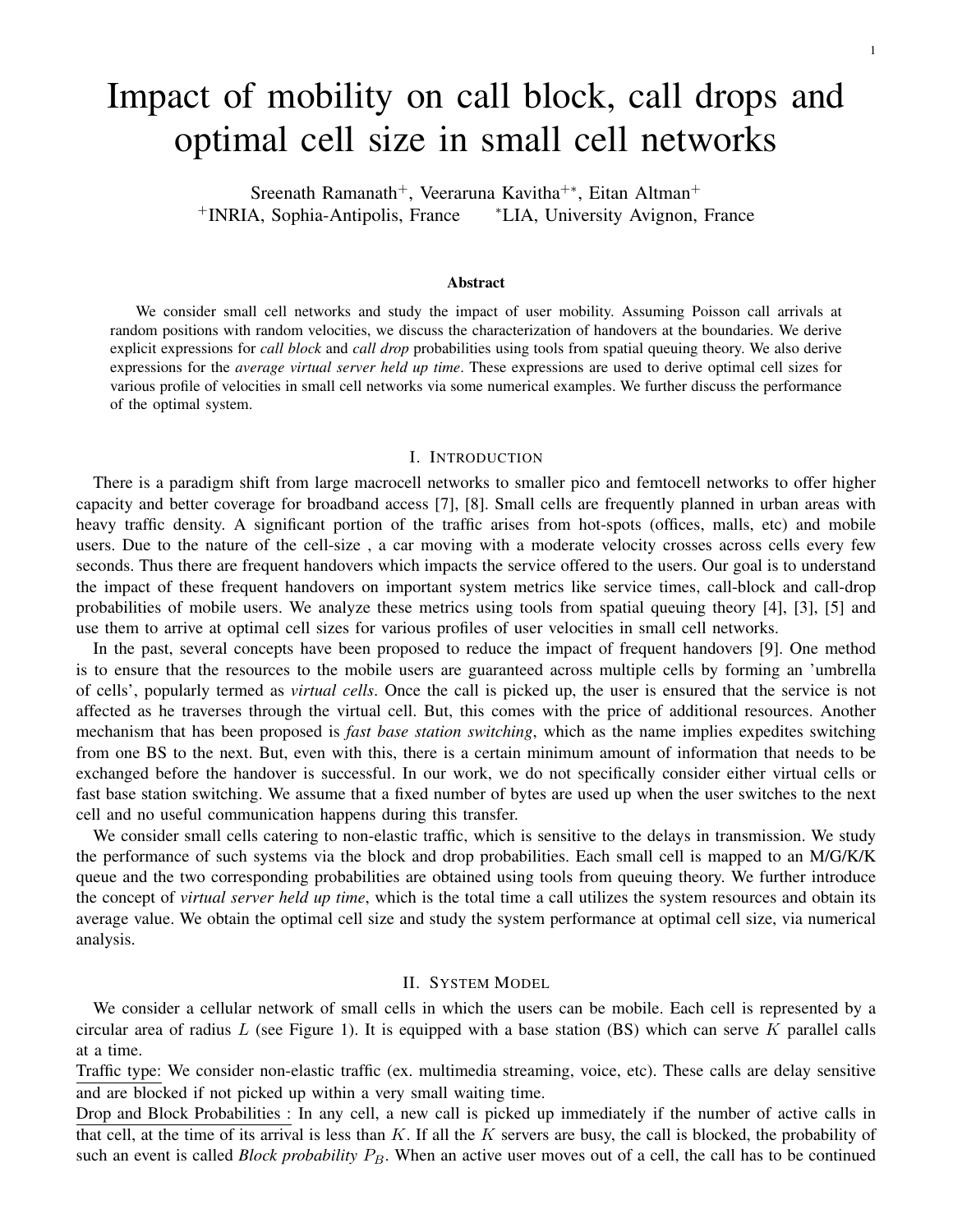User traversing the cell with velocity V (2D)



Fig. 1. Call arrivals and termination

Fig. 2. Handovers for uniform arrivals on plane

by the new cell that it enters. If all the  $K$  servers of the new cell are busy, then the call will be dropped and the probability of this event is called *Drop Probability*  $P_D$ . The aim of this paper is to design a system, more specifically the cell radius  $L$ , which minimizes the Block probability  $P_B$ , while maintaining the Drop probability  $P_D$  within the specified limit.

Radio Channel: The communication between the users and the BS takes place via a wireless link. The received signal undergoes time varying, random attenuation due to the effects of shadowing, fading and the transmitterreceiver distance based propagation losses. Shadowing is a local phenomena, which occurs when the user is in a shadow region with respect to the base station. This can occur due to obstructions like trees, buildings, etc. Especially for a mobile user, as he/she traverses along the street, the mobile passes through the shadow of trees, buildings and other infrastructure. The received power due to shadowing measured in decibels (dB) is a Gaussian random variable. Rayleigh fading describes the statistical variation in the envelope of the received signal due to superposition of many versions of the transmitted wave that has reflected from different points. We assume that the radio channel is quasi-static and hence fading and shadowing will be constant during its traverse through the *small cell.* With this assumption, the received power at time t is given by,  $P_{rx}(t) = PZ\phi(d(t))$ ;  $Z = 10^{\frac{L}{10}}R^2$ where  $P$  is the transmitted power,  $L$ ,  $R$  respectively represent the (Log normal) shadowing and (Rayleigh) fading factors and  $d(t)$  represents the transmitter-receiver distance at time t. The factor  $\phi(d)$  represents the attenuation due to propagation loss when the transmitter-receiver distance is  $d$  and is given by,

$$
\phi(d) := (h^2 + d^2)^{-\beta/2} \tag{1}
$$

where  $\beta$  represents the path loss factor and h represents the height of the antenna at a BS. Note that the height where  $\beta$  represents the path loss factor and *h* represents the height of the antenna at a BS. Note that the height of the antennae on the mobiles will be negligible and hence the actual distance of transmission will be where *d* represents the distance between the BS and the mobile on ground.

We assume that the system is operating at low signal to noise ratios and thus the maximum possible communication rate,  $R(t)$  equals instantaneous received power  $P_{rx}(t)$  itself. Call Arrivals : We consider a single cell for analysis. We assume that this cell is a circular area. Without loss of generality we consider the cell with its center at  $\mathbf{0} = (0, 0)$ , i.e., the cell is given by  $\mathcal{B}(\mathbf{0}, L)$  (two dimensional closed ball with center 0 and radius L). There can be two types of call arrivals.

*New call arrivals :* We model any new call arrival into the entire system by a Poisson process with arrival rate equal to  $\lambda$ . Each of these arrivals are associated with the marks  $(S, X, V)$ , where S is the file size in bytes, X is the two dimensional position of arrival and  $V$  is the two dimensional velocity vector. Let the distributions of the marks be given respectively by the probability measures  $P_S, P_{X,V}$ . These calls are assumed to be memory-less in nature, i.e., that P<sub>S</sub> has an exponential distribution. Of all the arrivals in the system only the arrivals in the ball  $\mathcal{B}(0, L)$  represent the arrivals to the cell of interest. Thus the Poisson arrivals into the cell of interest occurs at rate given by  $\lambda_L := \lambda P_X(\mathcal{B}(0,L))$ , where  $P_X$  represents the marginal of the joint distribution  $P_{X,V}$ .

*Arrivals due to handovers :* Call transfers from the neighboring cells into the cell  $\mathcal{B}(0, L)$  occur due to handover. Often, in literature the handover arrivals are also modeled by Poisson arrivals (see for example [1], [2]). Further,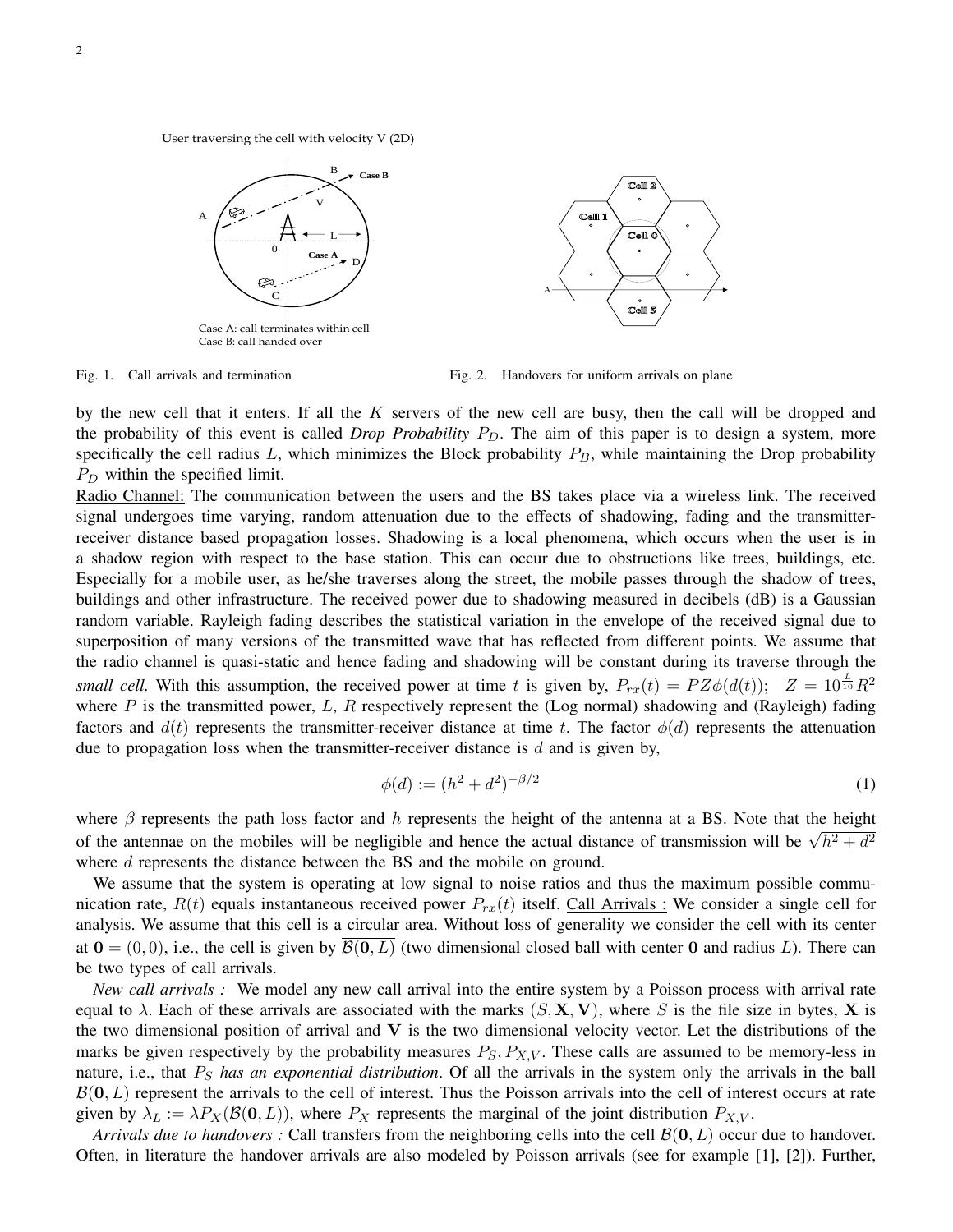it is easy to see that new arrivals into a cell are totally independent of handed over calls from the neighboring cells. We thus model the handover arrivals by an independent Poisson process independent of the new call arrival Poisson process with arrival rate  $\lambda_{hL}$ .

The handover Poisson process also comes with marks  $(S, \mathbf{X}, \mathbf{V})$  as before, but now the position of arrival X for handover is concentrated on the boundary  $\partial \mathcal{B}(0, L)$ . The joint distribution of  $(X, V)$  is given by  $P_{hX,V}$ which supports only those velocities for which the user moves across the cell of interest. The arrival rate  $\lambda_{hL}$  and the handover distributions  $P_{hX,V}$  are calculated in the subsequent sections. The file size  $S = B_h + \tilde{S}$ , where  $\tilde{S}$ representing the remaining bytes to be transmitted is again exponential with distribution  $P_S$ . The  $B_h$  bytes are added to this random variable, as they are the bytes required for the process of handover. That is, for handovers the file size  $S - B_h \sim P_S$ .

Thus the overall arrivals into cell  $\overline{\mathcal{B}(0, L)}$  is given by a Poisson process with arrival rate  $\lambda_L + \lambda_{hL}$  and is associated with marks  $(S, X, V)$  which are distributed respectively as  $(\lambda_L P_S P_{X,V} + \lambda_{hL} P_{hS} P_{hX,V})/(\lambda_L + \lambda_h)$ where  $P_{hS}(A) := P_S(A - B_h)$  for every borel set A.

## III. ANALYSIS OF A SINGLE CELL

The cell of interest  $\overline{\mathcal{B}(0,L)}$  has Poisson arrivals with arrival rate  $\lambda_L + \lambda_{hL}$  and the calls are either picked up immediately or are dropped based on the busy status of the available  $K$  servers. Thus, we can model the cell  $\mathcal{B}(0, L)$  by an M/G/K/K queue. Any call arrived in to  $\mathcal{B}(0, L)$ , if picked up, is served either till all the S bytes are communicated or till the user reaches the boundary of the cell. Thus, the service time of the call will be the minimum of these two times.

# *A. Time to reach the boundary,*  $T_{\partial}(\mathbf{X}, \mathbf{V})$

An user is traversing the cell with  $V = (V_1, V_2) = |V| V_\theta$  velocity, (i.e., with speed |V| and the unit norm vector  $V_\theta$  defining the direction) in a two dimensional grid. Let  $X = (X_1, X_2) = |X|X_\theta$ , be the initial position  $(X_\theta)$ represents the direction of the initial position w.r.t. the BS located at 0). The final position of the user (when he leaves the cell) is  $X + VT_{\partial}$ , where  $T_{\partial}$  is the time at which the mobile leaves the cell, i.e., the time at which it touches the boundary. Note that  $|\mathbf{X} + \mathbf{V}T_{\partial}| = L$ , as this point lies on the circumference of the circle. Thus the time to reach boundary is given by,

$$
T_{\partial}(\mathbf{X}, \mathbf{V}) = \frac{-|X| \cos(\Psi) + \sqrt{|X|^2 \cos(\Psi)^2 + (L^2 - |X|^2)}}{|\mathbf{V}|}
$$

where  $\Psi := \angle X - \angle V$ , represents the angular difference.

#### *B. Time to Serve the S bytes,*  $T_S(S, \mathbf{X}, \mathbf{V})$

Let  $T<sub>S</sub>$  represent the time required to service the user under consideration, i.e., the time taken for communication of S bytes. The distance between the BS (located at the center 0) and the user evolves according to  $d(t) = |\mathbf{X} + \mathbf{V}t|$ . Thus, for any sample, one can equate the file size requirement  $S$ , position, velocity pair  $X$ ,  $V$  and total service time  $T_S$  using

$$
S = \int_0^{T_S} P_{rx}(t)dt = PZ \int_0^{T_S} (h^2 + |\mathbf{X} + \mathbf{V}t|^2)^{-\beta/2} dt.
$$

The above is true if there exists a finite  $T<sub>S</sub>$  which satisfies the above integral. In the other condition, it is not possible to complete the service of the user and we set  $T_S(S, \mathbf{X}, \mathbf{V}) = \infty$ .

*Special Case*  $\beta = 2$ : We always have conjugate roots in the integral (as  $\langle X, V \rangle^2 < |V|^2 (h^2 + |X|^2)$ ) and thus,

$$
\int \frac{1}{h^2 + |\mathbf{X} + \mathbf{V}t|^2} dt = \frac{2}{d} \tan^{-1} \frac{\langle \mathbf{X}, \mathbf{V} \rangle + |V|^2 t}{d}
$$
\nwhere  $d := \sqrt{|V|^2 (h^2 + |X|^2) - \langle \mathbf{X}, \mathbf{V} \rangle^2}$ . For  $T_S < \infty$ ,  
\n
$$
T_S = \frac{1}{2|V|^2} \left( d \tan \left( \frac{dS}{PZ} + \tan^{-1} \frac{\langle \mathbf{X}, \mathbf{V} \rangle}{d} \right) - \langle \mathbf{X}, \mathbf{V} \rangle \right).
$$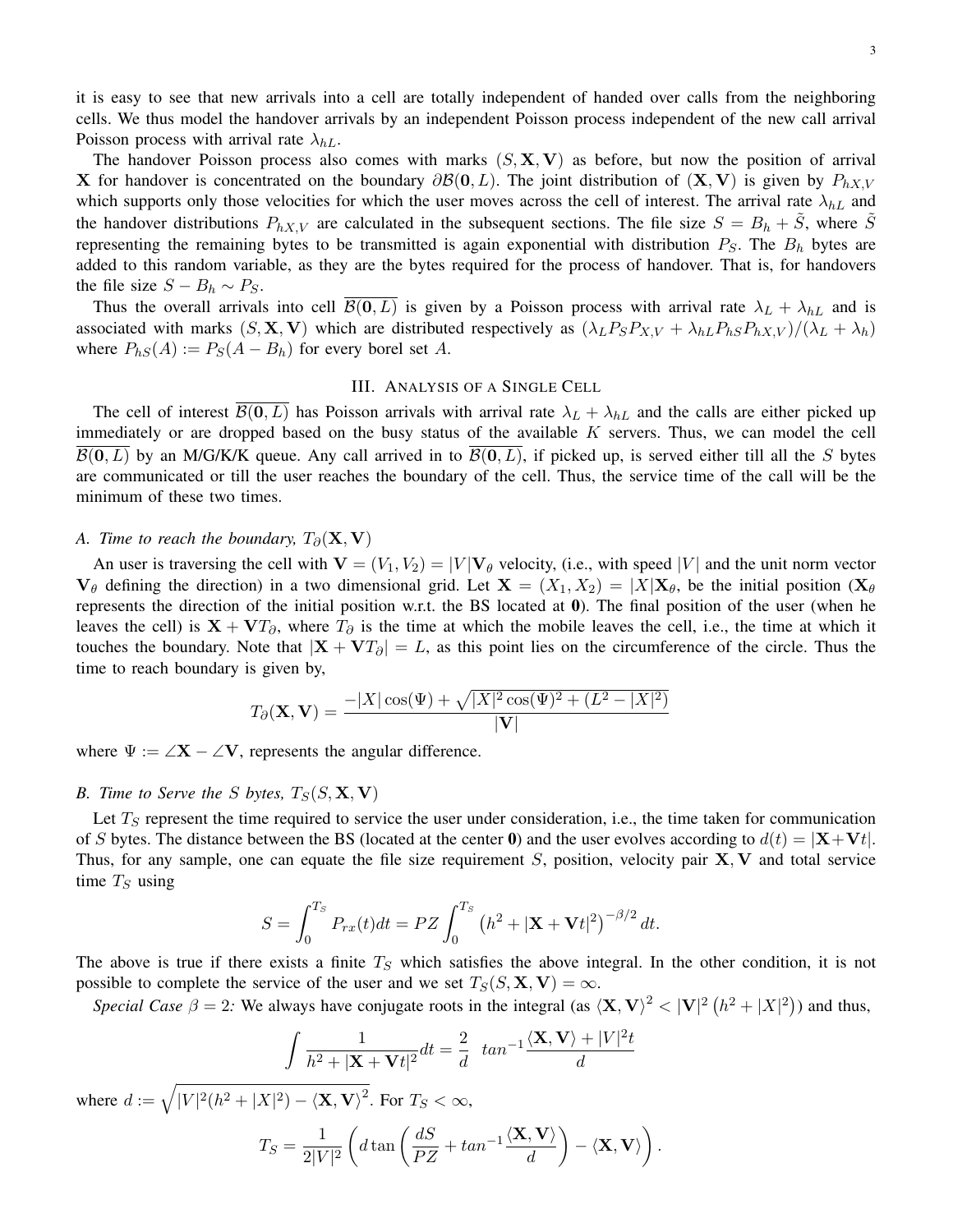By using linear approximation for tan (which would be quite accurate keeping view of the small ratios of  $S/(PZ)$ , espcially for the samples for which the call gets completed in the cell of interest) after expanding using  $\tan(x + y) = \tan(x) + \tan(y)/(1 - \tan(x) \tan(y))$  we get the following simplification

$$
T_S \approx \frac{S(h^2 + |X|^2)}{PZ}
$$

.

#### *C. Handover Distributions*

We consider an interesting scenario and illustrate a procedure to calculate handover distribution. This procedure can be applied to other scenarios as well (see  $[?]$ ). We assume, position of arrival  $X$  is uniformly distributed over  $B(0, D)$ , i.e.,  $P_X = \mathcal{U}(B(0, D))$ . The area is so large that we can assume all the inner cells to be stochastically identical and hence can analyze one of them. Further, we also assume that the magnitude and direction  $|X|$  and  $X_{\theta}$  to be uniform and independent of each other. The speed and direction of velocity vector are independent and are uniformly distributed, i.e.,  $P_{V_{\theta}} = \mathcal{U}[0, 2\pi]$  and  $P_{|V|} \sim \mathcal{U}[0, V_{max}]$  and are independent of **X**. The file size S is exponentially distributed.

Cellular networks are characterized by regular hexagonal cells. Any cell has six neighbors. Without loss of generality, we consider cell 0 (see figure 2). Handovers occur because of the arrivals in these six cells whose service could not be completed before the user reaches the boundary of the cell 0. Because of the symmetry, the handovers that occur from cell 2 (placed above the cell under consideration) to cell 0 will be statistically same as those handovers that occur out of cell 0 towards cell 5. In general, we can see that *all the possible handovers that occur towards cell 0 are statistically same as those that occurs out of cell 0.*

We approximate the hexagonal cells by circular ones to simplify the analysis. The probabilities that a call originated in the *interior* and the *boundary* of cell 0, gets handed over to a neighbouring cell before completing its service are,

$$
P_{ho, int} = P_{S, X, V} (T_{\partial}(\mathbf{X}, \mathbf{V}) < T_S(S, \mathbf{X}, \mathbf{V}))
$$
\n
$$
P_{ho, \partial} = P_{hS, hX, V} (T_{\partial}(\mathbf{X}, \mathbf{V}) < T_S(S, \mathbf{X}, \mathbf{V}))
$$

New calls arrive at rate  $\lambda_L$  (which for this example equals  $\lambda L^2$ ) while the handovers arrive at  $\lambda_{hL}$  rate. If the *new call arrivals* and the *handover arrivals* reach the boundary before completing their service, they have to be handed over to one of the neighboring cells, respectively with probabilities  $P_{ho, int}$ ,  $P_{ho, ∂}$ . Because the handovers occurring into cell 0 are statistically same as those going out of cell 0, the rate of handovers into cell 0,  $\lambda_{hL}$ , satisfies the following:

$$
\lambda_{hL} P_{ho,\partial} + \lambda_L P_{ho,int} = \lambda_{hL} \text{ and so } \lambda_{hL} = \frac{\lambda_L P_{ho,int}}{1 - P_{ho,\partial}}.
$$

Hence the handover arrival rate  $\lambda_{hL}$  can be calculated if the handover distributions  $P_{hXV}$  are known. For the example of uniform distributions, we claim the following about the handover distributions. We include a sketch of the steps towards the proof of this claim is available in Appendix  $A<sup>1</sup>$ .

**Claim 1 :** The marginal distribution of X in  $P_{hXY}$  is uniform over the boundary  $\partial \mathcal{B}(0, L)$ . The marginal distribution of the direction  $V_\theta$  is also uniform, but for any given position  $\mathbf{X} \in \partial \mathcal{B}(\mathbf{0}, L)$  is concentrated uniformly on  $\{ \langle \mathbf{X}, \mathbf{V} \rangle \langle \mathbf{X}, \mathbf{V} \rangle \langle \mathbf{X}, \mathbf{V} \rangle \langle \mathbf{X}, \mathbf{V} \rangle \langle \mathbf{X}, \mathbf{V} \rangle \langle \mathbf{X}, \mathbf{V} \$ 0. The speed of handover calls  $|V|$  depend upon the cell size L and tends to be a uniform distribution as the cell size L decreases to zero. Thus, the angular difference  $\Psi$  is uniform on  $[0, 2\pi]$  for new arrivals while it is uniform on  $[\pi/2, 3\pi/2]$  for handover calls.

We use the above result and also assume  $|V|$  to be uniform as we are dealing with small cells.

#### *D. Service time :*

The service time is the time spent by a server of cell  $\mathcal{B}(0, L)$  with the user. It is equal to the minimum of the time taken to reach the boundary and the time taken to serve S bytes and hence is given by,  $B(S, X, V) =$ 

<sup>&</sup>lt;sup>1</sup>We still have not proved the results completely and are currently working towards that.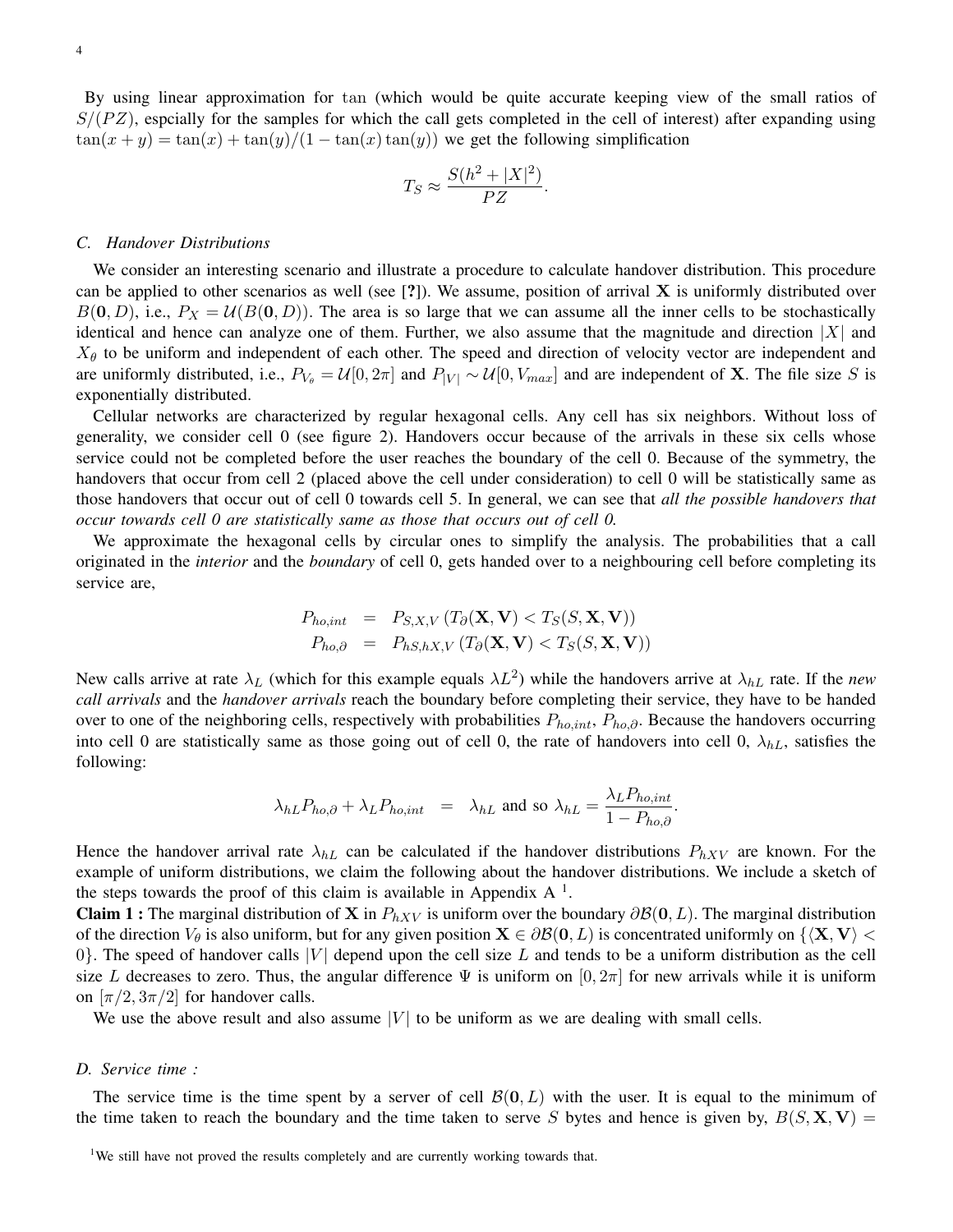$\min\{T_S(S, X, V), T_\partial(X, V)\}\.$  whose first and second moments are given by,

$$
b_1^L = \frac{1}{\lambda_L + \lambda_{hL}} (\lambda_L E_{S, \mathbf{X}, \mathbf{V}} [E_Z[B(S, \mathbf{X}, \mathbf{V})] || \mathbf{X}| < L] + \lambda_{hL} E_{S, \mathbf{X}, \mathbf{V}}^h [E_Z[B(S, \mathbf{X}, \mathbf{V})] || \mathbf{X}| = L] \Big).
$$
\n(2)

In the above  $E_{S, X, V}$  represents expectation w.r.t. *new call distribution*  $P_S P_{X, V}$  while  $E_{S, hX, V}$  represents expectation w.r.t. *handover call distribution*  $P_{hS}P_{hX,V}$ . For the scenario considered, for example,

$$
P_{ho,int} = \int_0^\infty \int_0^{2\pi} \int_0^L \int_0^{V_{max}} 1_{\{T_\partial < T_S\}}(|x|, |v|, (x_\theta - v_\theta), s)
$$

$$
\frac{d|v|}{V_{max}} \frac{d|x|}{L} \frac{d(x_\theta - v_\theta)}{2\pi} \mu exp^{-\mu s} ds
$$

$$
P_{ho,\partial} = \int_0^\infty \int_\pi^{2\pi} \int_0^{V_{max}} 1_{\{T_\partial < T_S\}}(L, |v|, (x_\theta - v_\theta), s + B_h)
$$

$$
\frac{d|V|}{V_{max}} \frac{d(x_\theta - v_\theta)}{\pi} \mu exp^{-\mu s} ds.
$$

#### *E. Block and Drop probabilities*

In this paper, we consider non-elastic traffic and hence are interested in calculating the call block and call drop probabilities:  $P_B$ ,  $P_D$ . As discussed earlier, the cell is modeled by an M/G/K/K queue and its service time is given by (2). Using the theory of M/G/K/K queue, the condition for stability of the system is that the load factor,

$$
\rho(L) := \frac{(\lambda_L + \lambda_{hL})b_1^L}{K} < 1,
$$

and the busy probability is given by,

$$
P_{Busy}(L) = \frac{a^K/K!}{\sum_{k=0}^K a^k/k!}, \ \ a(L) := (\lambda_L + \lambda_{hL})b_1^L.
$$

When  $K$  is constant for all the cell sizes, it is easy to see that,

*Lemma 1:*  $\arg \max_{L} P_{Buss}(L) = \arg \max_{L} a(L)$ 

BY PASTA property both the *new call block* and the *call drop due to handover fail* probabilities, are given by<sup>2</sup>

$$
P_B = P_{Busy}(L) \text{ and } P_{ho,fail} = P_{Busy}(L). \tag{3}
$$

We now calculate the drop probability,  $P_D$ , the probability that a call picked-up is ever dropped before its service is completed. It is easy to see that,

$$
P_D = Prob(Call Dropped | Call is picked up)
$$
  
=  $P_{ho, int}(P_{ho, D}(1 - P_{Busy}) + P_{Busy}) + (1 - P_{ho, int})$ 

In the above,  $P_{ho,D}$  represents the probability of call drop at any of the future instances of handovers, given that the current handover (first handover in the context of the above equation) is successful. Because of the memoryless nature of S, this probability does not depend upon the number of the handover. Probability  $P_{ho,D}$  can be calculated by first conditioning on the event that the call is completed in the current cell (call it as  $C$ ) and then on the event that

<sup>&</sup>lt;sup>2</sup>When a call is not completed in the current cell, it invokes a handover arrival to the next cell, which is modeled as a Poisson arrival. By PASTA, handover fail probability, i.e., the probability that all servers in the next cell are busy at the instance when user reaches the boundary of the current cell, exactly equals  $P_{Busy}$ .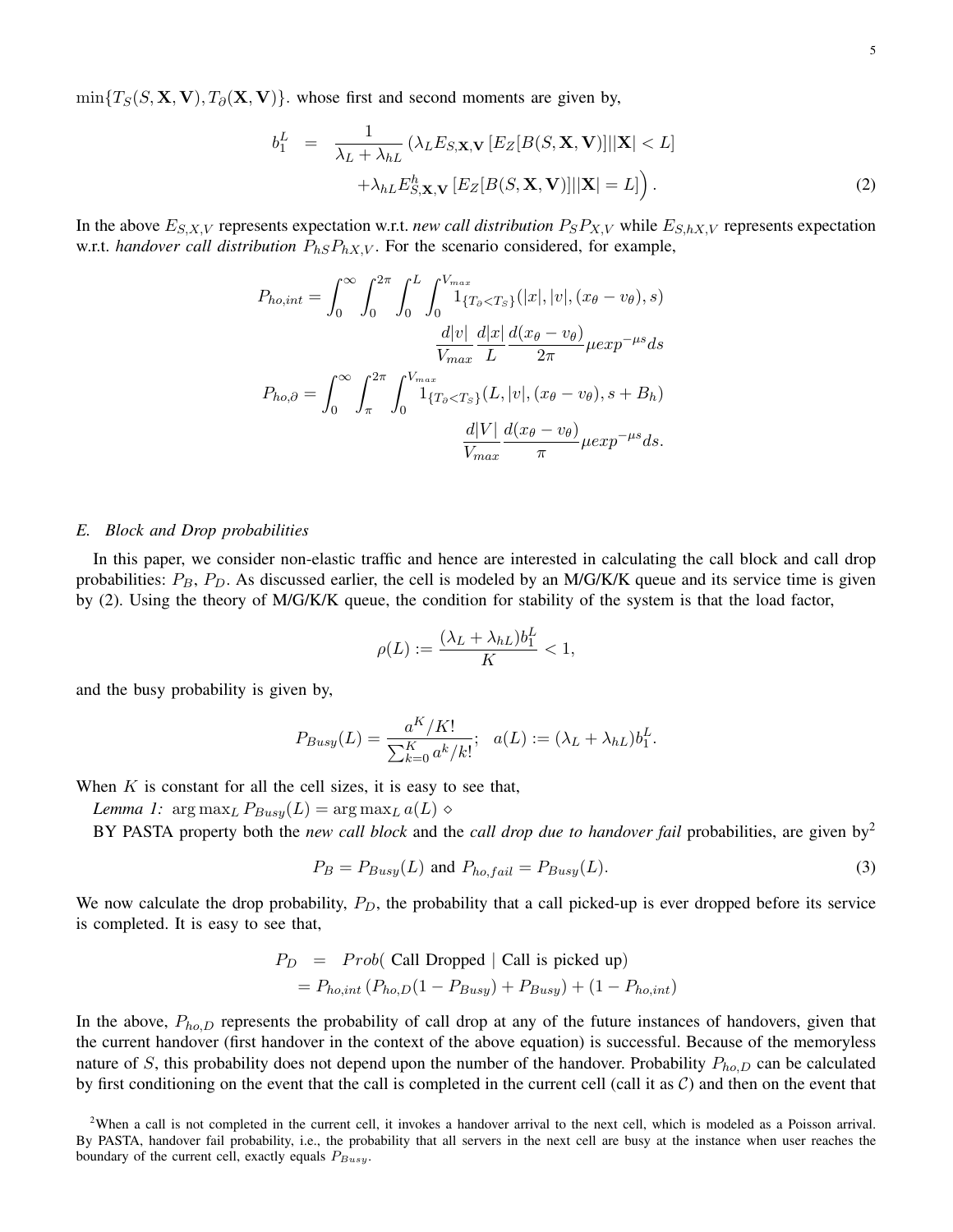the call is picked up in the next cell (call it as S). Note that  $P_{ho}(C^c) = P_{ho,\partial}$  and that  $P_{ho}(S|C^c) = P_{ho,fail} = P_{Busy}$ . Thus, by conditioning

$$
P_{ho,D} = P_{ho}(\text{Call dropped } \cap \mathcal{C})
$$
  
\n
$$
+ P_{ho}(\text{Call dropped } \cap \mathcal{C}^c)
$$
  
\n
$$
= 0 + P_{ho,\partial} P_{ho}(\text{Call dropped } \mathcal{C}^c)
$$
  
\n
$$
= P_{ho,\partial} (P_{ho}(\text{Call dropped } \cap \mathcal{S}^c | \mathcal{C}^c)
$$
  
\n
$$
+ P_{ho}(\text{Call dropped } \cap \mathcal{S} | \mathcal{C}^c)
$$
  
\n
$$
= P_{ho,\partial} (P_{ho,D}(1 - P_{Busy}) + 1 P_{Busy})
$$
  
\n
$$
Solving \n
$$
\frac{P_{Busy} P_{ho,\partial}}{1 - P_{ho,\partial}(1 - P_{Busy})}
$$
 and hence,  
\n
$$
P_D = \frac{P_{ho, int} P_{Busy}}{1 - P_{ho,\partial}(1 - P_{Busy})}.
$$
  
\n(4)
$$

It is clear from equations (3), (4) that  $P_D$  will usually be greater than  $P_B$ . But on the other hand, applications often require much smaller  $P_D$  than  $P_B$ . This can be achieved by purposefully not picking up a new call arrival with probability say  $p_l$  (even if the servers are free). In this case, all the calculations remain same after replacing  $\lambda$ with  $\lambda p_l$ . However the new call block probability changes to,  $P_B = p_l + (1-p_l)P_{Busy}$ . Note here that by replacing  $\lambda$  with a smaller rate  $\lambda p_l$ , the busy probability  $P_{Busy}$  improves and hence improves  $P_D$ . This can alternatively be achieved by picking a new call only when atleast  $K_1$  out of K servers are free, where  $K_1 > 1$ , while the handover calls are picked up whenever there is a free server. The analysis for this case can be done in a similar way.

### *F. Virtual Server Held up Time*

Non-elastic traffic can be of two types; real time traffic and non real time traffic (for example multimedia streaming). The real time traffic (for example packetized voice) is usually generated by sampling and converting the analog voice call to discrete packets, generated at regular points of time over the entire duration of the call. For these calls to be perceived properly at the receiver, the most important criterion is that, every burst of the packet has to reach the receiver as soon as possible (for example the play-out buffer at the receiver should never go below a certain level). This criterion is mainly taken care by ensuring that the call is never dropped once picked-up (i.e., by keeping drop probability as small as possible). However it is not sufficient that the call keeps going, without interruption. The more important thing is that the voice packets are transmitted at sufficient rate. In case of a 1-dimensional (1D) small cell scenario, for example a car moving on a street, the user with high probability will pass close to the base stations (example, pico base stations are mounted on street infrastructure) and the transmit rate can be ensured. We have addressed mobility in such 1-dimensional networks in [6]. In 2-dimension (2D), the base station typically covers a street grid and the user could move in a direction such that he is constantly away from the base stations (see for example user A of figure 2). Thus, one needs to study,  $T_c$ , the *virtual server time*. This is the actual time spent by the server to transmit all the voice packets of the call. The time  $T_c$  is precisely the sum of the patches of time, each of which start at the beginning of a packet generation point and end at the time when the transmission of the packet finishes. Even though a server is dedicated to the user for the entire duration of the call, only the fraction,  $T_c$  of the call time is utilized by the user. The remaining fraction of time can be used by the server for other applications, for example, delay insensitive data traffic applications. Also, even in the case of non-real time traffic, time  $T_c$  is an important parameter, as in this case, it signifies the delay with which the information is received.

The random variable  $S$  in our model exactly represents the total number of bytes of data generated by a non elastic call. We assume that this data is entirely available at the beginning of the call itself in contrast to real time traffic. However, as the server would be dedicated to the user during the entire call duration, one can still analyze  $T_c$  even when we assume all the data is available at the beginning itself. The difference is just that the data is transmitted in fragments of time in reality while in our model these fragments are joined together. These two situations can depict statistically similar quantities, especially because of the small cell radius. Thus we call  $T_c$  as the *virtual server held up time* and study its average behavior.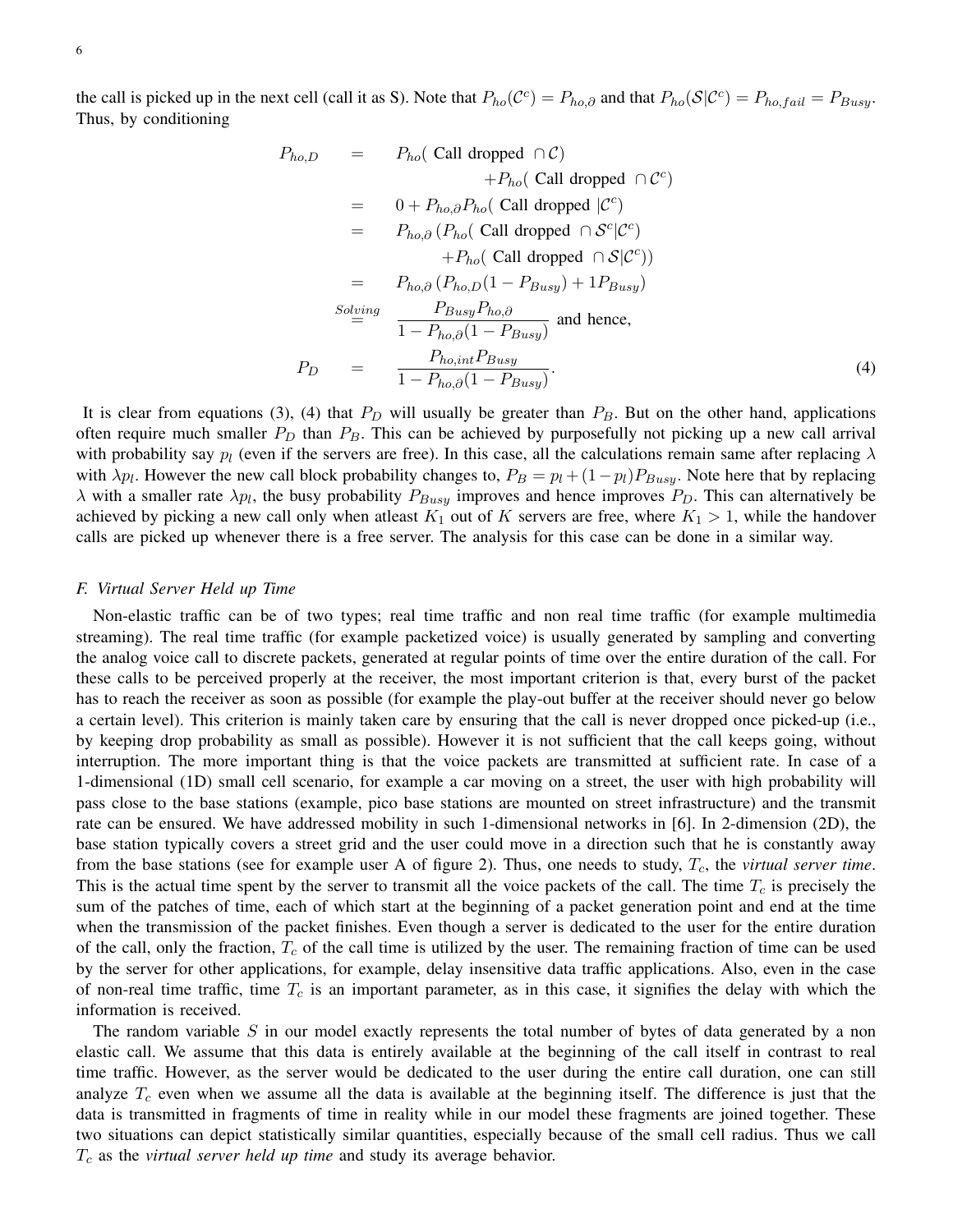$$
E_{pick}[T_c] = E_{pick}[T_c; \text{ call finished in cell 1}] + E_{pick}[T_c; \text{ call not finished in cell 1}] = E[T_S|T_S < T_\partial]; |X| < L](1 - P_{ho, int}) + P_{ho, int} (E_{pick}[T_c; \text{ call finished in cell 2} | \text{ not in cell 1}] + E_{pick}[T_c; \text{ call not finished in cell 2} | \text{ not in cell 1}]) = E[T_S; T_S < T_\partial ||X| < L](1 - P_{ho, int}) + P_{ho, int}(1 - P_{ho, \partial}) (E[T_\partial | T_\partial < T_S; ||X| < L] + E[T_S|T_S < T_\partial; ||X| = L]) + P_{ho, int} P_{ho, \partial} (E[T_\partial | T_S > T_\partial; |X| < L] + E[T_\partial | T_\partial < T_S; |X| = L] + E_{pick, ho}[T_c]) = E[\min\{T_\partial, T_S\} ||X| < L] + P_{ho, int} E[\min\{T_\partial, T_S\} ||X| = L] + P_{ho, int} P_{ho, \partial} E_{pick, ho}[T_c]
$$

where  $E_{pick,ho}[T_c]$  gives the conditional expectation of the remaining time of the call conditioned on the event that a call is once again handed over to the next cell. By memoryless property of  $S$ , this does not depend upon the numbers of cells that the call lasted previously. This can be calculated by conditioning as before,

$$
E_{pick, ho}[T_c] = E[T_S; T_S < T_{\partial} ||X| = L](1 - P_{ho, \partial})
$$

$$
+ P_{ho, \partial} (E[T_{\partial}; T_{\partial} < T_S ||X| = L] + E_{pick, ho}[T_c])
$$

By simplifying, 
$$
E_{pick, ho}[T_c] = \frac{E[\min\{T_{\partial}, T_S\}||X| = L]}{1 - P_{ho,\partial}}
$$
  
By combining,  $E_{pick}[T_c] = E_{P_X, P_V, P_S}[min\{T_S, T_{\partial}\}] + \frac{P_{ho,int}E_{P_{hX,V}, P_S}[min\{T_S, T_{\partial}\}]}{1 - P_{ho,\partial}}.$ 

## *G. Optimal cell size via Numerical examples*

Using all the expressions derived in the previous sections, we would like to study the optimal cell size for different scenarios. Various notions of optimality can be considered; we design optimal cell size that minimizes the block probability,

$$
L^* = \arg\min_L P_B,
$$

and notice that  $L^*$  also optimizes the Drop probability  $P_D$  in most of the cases. This is not surprising, considering that  $P_D$  is a function of  $P_B$ . We design this cell size under the constraint that the maximum total power required by the system is constant. Let  $K_L$ ,  $P_L$  represent the number of servers and the transmit power used for cell size L. Then maximum total power required is given by  $D^2/L^2K_LP_L$  ( $D^2/L^2$  gives the number of cells). To maintain this constant we propose to use

$$
P_L = \bar{P}L^{2-\gamma}
$$
 and  $K_L = \bar{K}L^{\gamma}$ , where  $\bar{P}, \bar{K}$  are constants.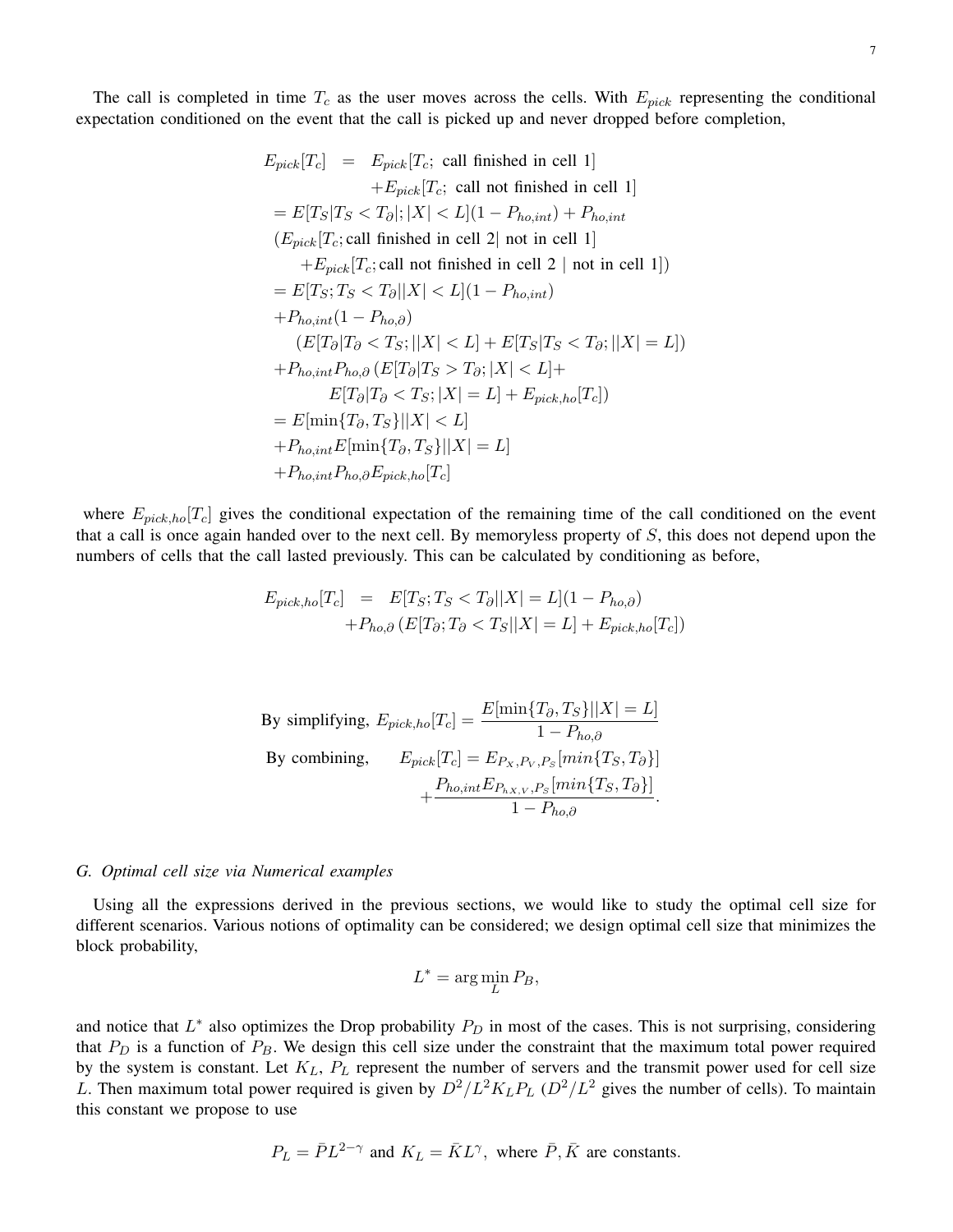#### *H. Numerical examples*

The various performance measures derived in the previous sections are computed using numerical methods and optimal cell sizes are obtained using exhaustive search method. We currently do not consider the effect of shadowing and fading in simulations. The first example (Figure 3) deals with the case of  $\gamma = 2$ , i.e, when  $P_L = 10L^2$  and  $K_L = 15$ . We set  $D = 200$ ,  $h = 10 \lambda = 50$ ,  $\mu = 30$  and  $B_h = 5$ . We notice that the optimal cell size (w.r.t.  $P_B$ ) is achieved at small cell radii 8.1, 10.1 and 12.1 when  $V_{max}$  respectively equals 05, 20 and 60. The drop probability  $P_D$  is also minimized around the same  $L^*$ . We notice that  $L^*$  is increasing with increase in  $V_{max}$ , i.e., larger velocity profiles requires larger cell sizes. From figure 4, the corresponding virtual server held up time is also minimized around optimal cell radius  $L^*$ .



Fig. 3. Block, Drop probabilities when  $P_L = 10L^2$ .



Fig. 4. Expected virtual server held up time when  $P_L$  =  $10L^2$ .





Fig. 5. Block, Drop probabilities versus  $L$  when  $K_L$  =  $0.0625L^2$ .

Fig. 6. Expected virtual server held up time for  $K_L$  =  $0.0625L^2$ .

Now we consider the case with  $\gamma = 2$  in figure 5, i.e., with  $K_L = 0.0625L^2$  and  $P_L = 500$ . We set  $D = 200$ ,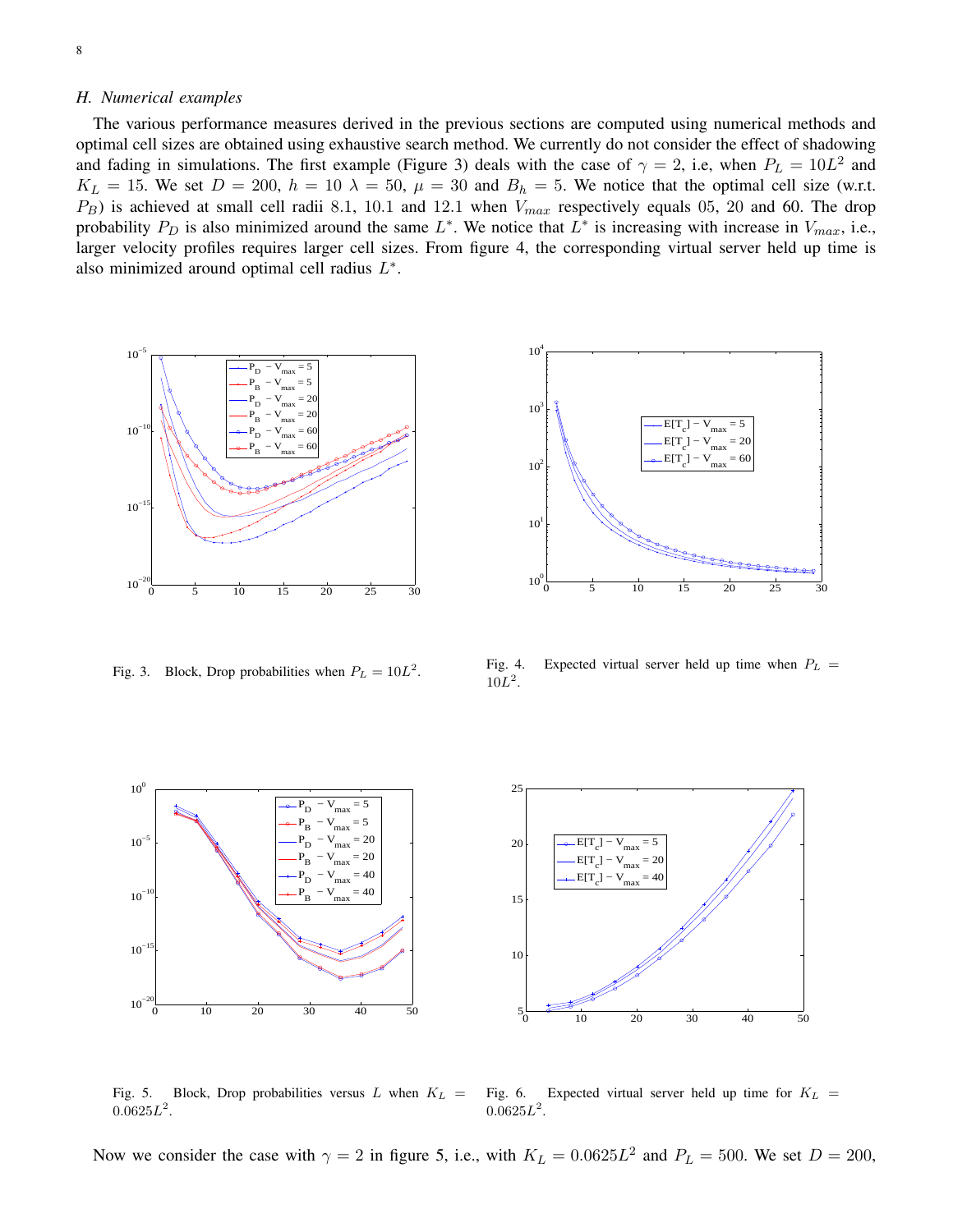information is transmitted at very small rate. *Thus, this scenario is not a practically useful scenario.* In Table I, we study the system performance at optimal cell sizes corresponding to different values of  $\gamma$ . This example clearly shows the *trade-off* that exists between increasing the power or the number of servers with cell size L. For small values of  $\gamma$ , the number of servers remain constant for all L, while the power per transmission increases as square of L. In this case, the optimal system has very good performance in terms of the average virtual server held up time, the handover probability  $P_{ho,\partial}$ . Thus if the call is picked and is not droped, it gets completed very soon and hence the calls occupy relatively lesser time of the server, which is very much a welcome feature. However, the drop and block probability performances are not good (see Table I, rows with  $\gamma = 0$  and  $\gamma = 0.5$ ). With larger values of  $\gamma$  the contrast effect is seen. As the number of servers increase with L, the block and drop probabilities are very small. However in this case the calls are held without dropping, forever, but useful information is transmitted at very small rates. Infact we see that  $E[T_c]$  is very large for these case (see rows with  $\gamma = 2$  and  $\gamma = 1.5$ ). Thus *for small values of*  $\gamma$  *the calls are completed very fast (or utilize very small server time) at higher risks of being dropped/blocked while for larger values of* γ *the calls are rarely blocked/dropped however the useful transmission takes place at very small rates.* It seems reasonable to chose optimal system with intermdiate values of  $\gamma$  close to 1.

| $\gamma$ | $V_{max}$ | $L^*$ | $P_B(L^*)$   | $P_D(L^*)$   | $E[T_c](L^*)$ | $P_{ho,\partial}(L^*)$ |
|----------|-----------|-------|--------------|--------------|---------------|------------------------|
| $\Omega$ | 5         | 5.00  | .15          | 0.036        | 3.9           | 0.18                   |
| 0.5      | 5         | 9.00  | $2.1e^{-2}$  | $5.6e^{-3}$  | 6.2           | 0.20                   |
|          | 5.        | 15.00 | $6.05e^{-5}$ | $2.76e^{-5}$ | 16.2          | 0.32                   |
| 1.5      | 5         | 13.39 | $1.72e^{-7}$ | $4.15e^{-7}$ | 93.6          | 0.71                   |
| 2        | 5         | 12.24 | $8.0e^{-21}$ | $7.0e^{-20}$ | 337.5         | 0.89                   |
| $\Omega$ | 30        | 6.00  | .17          | 0.22         | 4.6           | 0.62                   |
| 0.5      | 30        | 9.00  | $3.2e^{-2}$  | $5.5e^{-2}$  | 7.3           | 0.64                   |
|          | 30        | 15.00 | $7.25e^{-4}$ | $2.02e^{-3}$ | 20.8          | 0.74                   |
| 1.5      | 30        | 13.39 | $2.30e^{-5}$ | $2.30e^{-4}$ | 113.9         | 0.94                   |
| 2        | 30        | 12.24 | $2.4e^{-7}$  | $1.2e^5$     | 523.5         | 0.98                   |

TABLE I

OPTIMAL SYSTEM PERFORMANCE FOR VARIOUS  $\gamma$  for  $D=200$ ,  $h=10$ ,  $\bar{K}=1$ ,  $\lambda=50$ ,  $\mu=30$ ,  $B_h=3$   $P_L=25L^{2-\gamma}$  and  $K_L = L^{\gamma}$ 

One important observation that we make from all the above examples is that, *the optimal cell size in 2D scenarios is less sensitive to the maximum velocity the system has to support, in comparison with the one dimensional scenarios (see [6]).* In [6], we showed that the optimal cell size increases with the maximum possible velocity.

## IV. UNIFORM ARRIVALS OVER A RECTANGULAR GRID

We assume that the users are moving in square grid lying in a large area  $[-D, D] \times [-D, D]$  with grid size d as shown in Figure 9. This example is typical in areas where there are roads in the cris cross manners and users move only in this roads (see [] etc which used this kind of structure) and hence is an interesting example for study.

In this case, we assume that the location of arrival X is uniformly distributed on the lines, i.e,  $X \sim \mathcal{U}[\mathcal{G}]$ , where the grid

$$
\mathcal{G}:=\cup_{i=1}^{D/d}[-D,D]\times\left\{id+\frac{d}{2}\right\}\quad\cup\quad\left\{id+\frac{d}{2}\right\}\times[-D,D].
$$

The velocity  $V$  in this case is mainly given by a one dimensional vector representing the speed of the vehicle, which is uniformly distributed, i.e.,  $V \sim \mathcal{U}[0, V_{max}]$ . It's direction depends upon the position of arrival<sup>3</sup> X: it is horizontal if  $X$  is on horizontal line and is vertical if on vertical line. In either case we assume it be equi-probable

 $3$ One can easily include zig-zag paths like Path C in the figure 9 in the analysis. However, the zig-zag paths are avoided in this paper to simplify the explanations.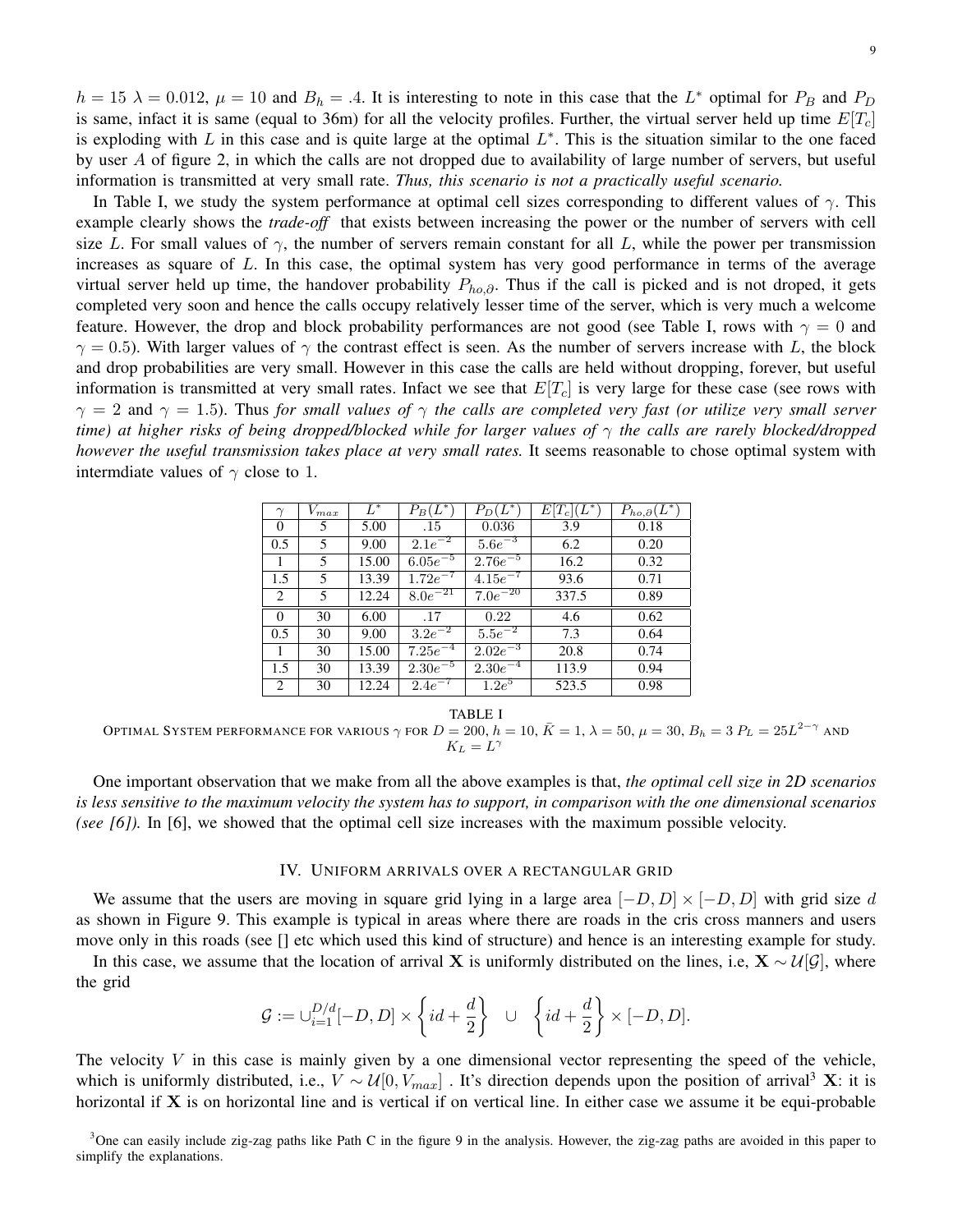

Fig. 7. Cells covering  $2(2n)$  streets of length  $(2n)d$ 

.



Fig. 8. Cells covering  $2(2n + 1)$  streets of length  $(2n + 1)d$ .



. Fig. 9. 2D network for rectangular-grid small cell networks

in the two possible directions; towards left or right in case of horizontal line and towards up or down in case of vertical line.

.

For this architecture, the time to reach the boundary and the time to serve S bytes get simplified. For example for a user originated in the interval  $[-L/2, L/2]$  of horizontal line and moving towards right it will be given by (with  $V_s := \sqrt{V_1^2 + V_2^2}$ ):

$$
T_{\partial}(\mathbf{X}, \mathbf{V}) = \frac{L/2 - X_1}{V_s} \text{ and}
$$
  

$$
T_S(S, \mathbf{X}, \mathbf{V}, Z) = \frac{\tan\left(\frac{SV_s}{Z} - \tan^{-1}(X_1)\right) - X_1}{V_s}.
$$

Because of uniform conditions, the optimal cells have to be symmetrical in both the directions, i.e., any cell has to cover as much distance in the horizontal direction as in the vertical direction. Thus we concentrate only on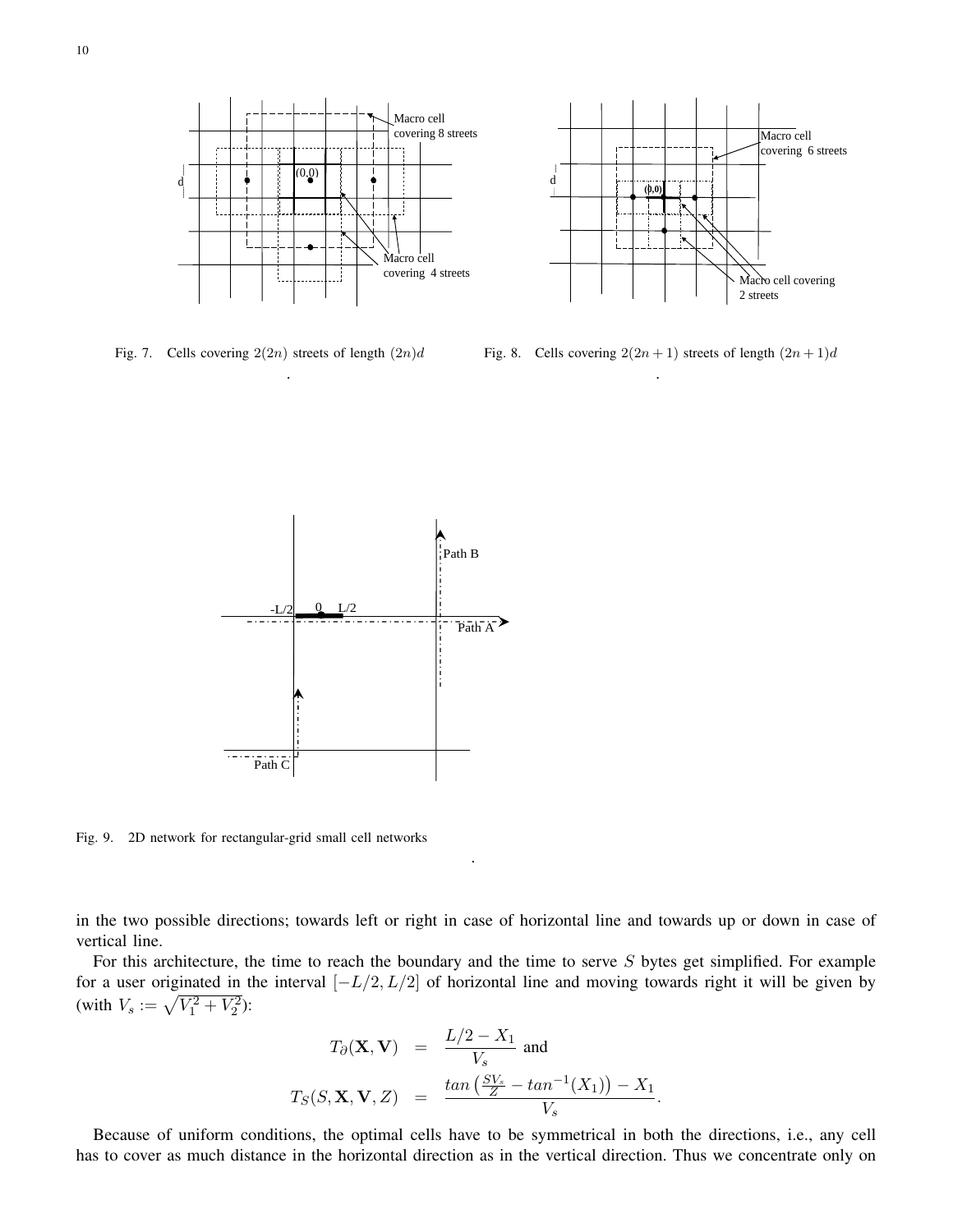symmetrical cells. For cell sizes bigger than or equal to grid size  $d$ , there are two such possibilities, Figures 7, 8. Figure 7 shows a cell with diameter equal to even number times the grid size  $d$  while Figure 8 shows one with diameter equal to odd number times the grid size. In the former case, the smallest possible cell covers a length 2d of 4 streets while for the later one, the smallest possible cell covers a length d of 2 streets. For notational convenience the origin 0 is placed as shown in the figures and without loss of generality we consider the cell placed around the origin.

Here again, for similar reasons as before, the handovers while leaving the cell would be stochastically equivalent to the handovers while entering the cell. Below we again characterize the marks associated with the handovers.

**Claim 2 :** For cells covering  $(2n)d$  streets, the distribution of the position of handover arrivals,  $P_{hX}$  is discrete and it places equal mass at points  $\{\pm d/2, \cdots, (2n-1)d/2\} \times \{\pm nd\} \cup \{\pm nd\} \times \{\pm d/2, \cdots, (2n-1)d/2\}.$ For cells covering  $(2n + 1)d$  streets, the distribution of the position of handover arrivals,  $P_{hX}$  is discrete and it places equal mass at points  $\{0, \pm d, \cdots, nd\} \times \{\pm (2n+1)d/2\} \cup \{\pm (2n+1)d/2\} \times \{0, \pm d, \cdots, nd\}.$ The speed of handover call can be calculated as in the uniform arrivals in plane case.  $\Box$ 

For cells that are smaller in size than d, every cell will occupy only a part of one street (either horizontal or vertical) and hence will cover a line segment of length  $L$  (see figure 9). Without loss of generality we consider a cell placed on a horizontal line and represent it by  $[-L/2, L/2]$ . The handovers arise to such a cell at either the point  $-L/2$  with velocity pointing towards right or the point  $L/2$  with velocity pointing towards the left.

## V. CONCLUSIONS AND FUTURE WORK

In this paper, we study mobility in small cell networks. We analyze the impact of frequent handovers and derive explicit expressions for useful system metrics like call block and call drop probabilities, average server held up times. Further we use these expressions to arrive at optimal cell sizes for various profiles of user velocities. While obtaining the optimal cell size, to maintain the total power in the entire system constant, we scale either the power per transmission or the number of servers or both of them, with the cell size. We observe that the optimal cell size is less sensitive to the maximum velocity the system has to support in contrast to the one dimensional scenarios (see [6]). Another important (and dangerous) contrast that arises in 2D scenarios is the possibility of systems with very small values of drop/block probabilities but with almost zero useful transmission rates. We showed the existence of such behavior via the concept of average virtual server held up time. This possibility can be avoided by scaling both the power per transmission and the number of servers almost linearly with cell size, while obtaining the optimal cell size.

#### **REFERENCES**

- [1] Philip V. Orlik and Stephen S. Rappaport, "On the Handoff Arrival Process in Cellular Communications", Wireless Networks, Vol 7, 2001
- [2] S. Dharmaraja, Kishor S. Trivedi and Dimitris Logothetis, "Performance Analysis of Cellular Networks with Generally Distributed Handoff Interarrival Times", Computer Communications, 2003, Elsevier
- [3] W. J. Yuan, Y. Smeers, X. Huamg, R. F. Serfozo, "Spatial Queueing Processes", Mathematics of Operations Research, Volume 24 , Issue 4, November 1999, Pages: 865 - 886.
- [4] F. Baccelli, B. Blaszczyszyn, and M. Karray, "A spatial markov queuing process and its applications to wireless loss systems", INRIA, Tech. Rep. 00159330, 2007.
- [5] Ronald W. Wolff, "Stochastic Modeling and the Theory of Queues" Prentice-Hall. 1989
- [6] Sreenath Ramanath, Veeraruna Kavitha and Eitan Altman, Spatial queueing analysis of mobility in pico cell networks, Accepted for WiOpt 2010, Technical report available at http : //www – sop.inria.fr/members/Kavitha.V oletiv eeraruna/me<sub>f</sub> ichiers /SQAF orP icoMobility.pdf
- [7] Gregory Davi, "Using picocells to build high-throughput 802.11 networks" RF Design, Jul 2004.
- [8] "Picocell Mesh: Bringing Low-Cost Coverage, Capacity and Symmetry to Mobile WiMAX", A Tropos Networks white paper
- [9] "Beyond the base station router", Alcatel-Lucent technical note available at http : //innovationdays.alcatel − lucent.com/2008/documents/Beyond%20BSR.pdf

# APPENDIX A: SKETCH OF PROOF STEPS FOR CLAIM 1

1) We approximate that the handovers to cell  $\mathcal{B}(0, L)$  occur due to arrivals that originated in annular ring  ${L < |X| \le 3L}$ . We neglect the calls that are dropped at boundary  ${|X| = 3L}$  (which occur due to  $P_{Busy}$ and which in turn is a negligible value).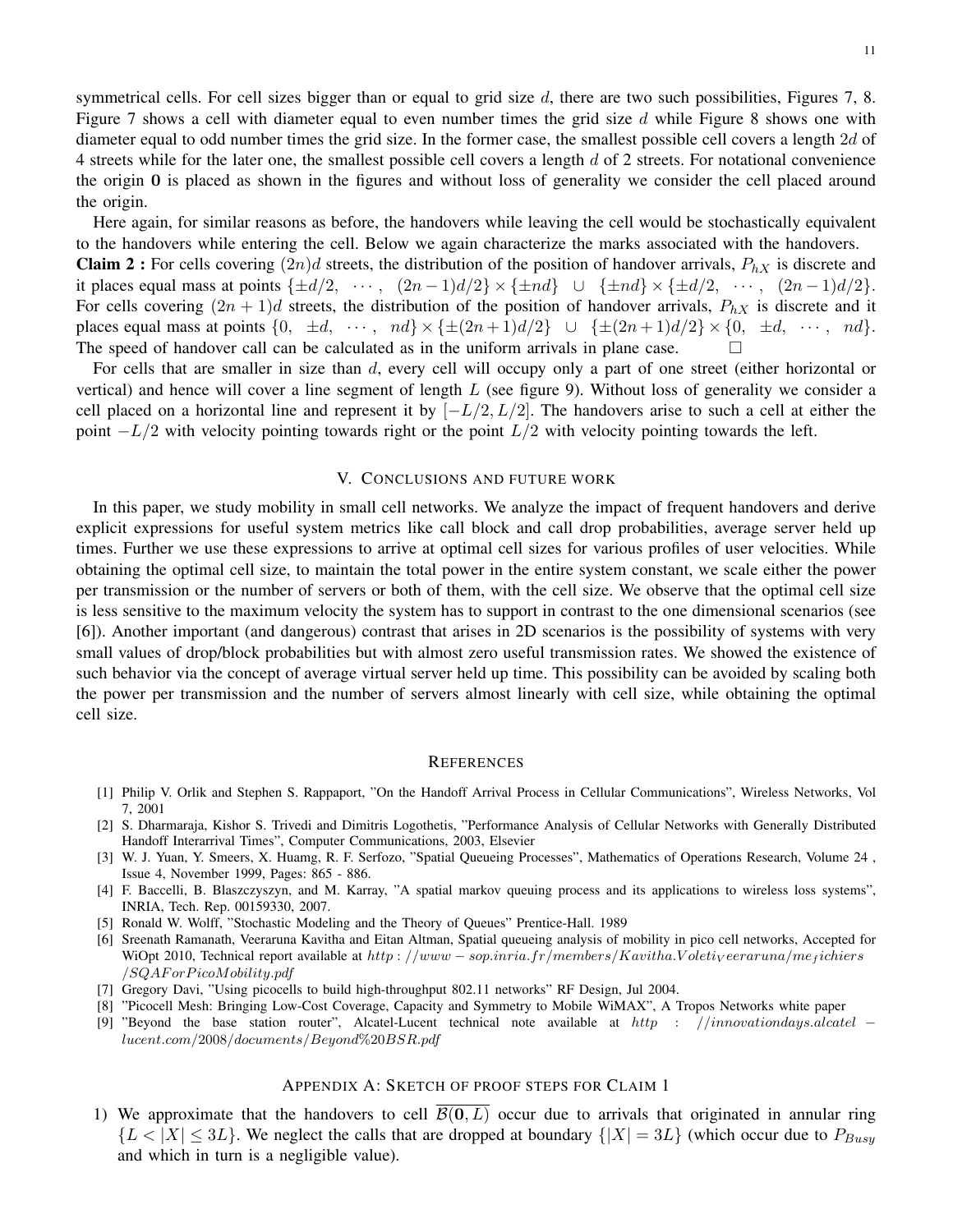- 2) We will show that if handovers were uniform on the boundary  $\{|X| = 3L\}$  then they would be uniform even on boundary  $\{ |X| = L \}$  in two steps: a) first by showing all the projected points  $X_{\partial}$  of all possible user trajectories on boundary  $\{ |X| = 3L \}$  being uniform, b) handover arrivals, which are those sampled values of  $\mathbf{X}_{\partial}$  that reach the boundary,  $\{ |X| = L \}$ , before their service is completed, are again uniformly distributed. This and further using stochastic equivalence of handovers in and out and the approximation 1, shows that the handover arrivals are uniform.
- 3) The condition on the velocity vector can easily be derived using the time to reach boundary calculations.
- 4) Further one can also show that the direction of the user  $V_{\theta}$  will be uniformly distributed.
- 5) Speed of user |V| for an handover: For new arrrivals, let  $|V| \sim \mathcal{U}([0, V_{max}])$ . A simple observation that the speed of handover arrival must be same as that of the original arrival gives a fixed point equation (with events  ${h \circ} := \{ho \ from \ Cell \ 0\}, \{int := \{internal \ arrival\}, \{\partial\} := \{handover \ unit\}).$

$$
Prob(|V| \in vdv | ho)
$$
  
=  $P(|V| \in vdv \ int |ho) + P(|V| \in vdv \ \partial |ho)$   
=  $\frac{P(ho|int \ |V| \in vdv)P(|V| \in vdv|int)P(int)}{P(ho)}$   
+  $\frac{P(ho|\partial \ |V| \in vdv)P(|V| \in vdv|\partial)P(\partial \ arrival)}{P(ho)}$ 

With  $f_{|V|}$  representing the density of speed of handover arrivals, we obtain the following fixed point equation

$$
f_{|V|}(v) = \frac{P_{ho, int|v}}{P(ho)} \frac{1}{V_{max}} \frac{\lambda_L}{\lambda_L + \lambda_{hL}} + \frac{P_{ho, \partial |v} f_{|V|}(v) \lambda_{hL}}{P(ho)(\lambda_L + \lambda_{hL})}
$$

where  $P_{ho,\partial|v}$ ,  $P_{ho,intl|v}$  respectively represent the probability that user reaches the boundary before time  $T_S$ while traveling at speed  $v$  given respectively that he is originated in the boundary or in the interior of the cell. Note that  $P(ho) = \lambda_L P_{ho,int} + \lambda_{hL} P_{ho,\partial}$ . Thus the density of speed of a handover arrival is given by,

$$
f_{|V|}(v) = \frac{\frac{\lambda_L}{(\lambda_L P_{ho,int} + \lambda_{hL} P_{ho,\partial}) V_{max}} P_{ho,int|v}}{1 - \lambda_{hL} \frac{P_{ho,int}}{(\lambda_L P_{ho,int} + \lambda_{hL} P_{ho,\partial})}}
$$

As L, the cell size tends to zero, it is easy to see that all  $P_{ho,\partial|v}$ ,  $P_{ho,intl}$ ,  $P_{ho,\partial}$  and  $P_{ho,intl}$  tend to 1 and hence the speed of arrival will tend to uniform distribution. This effect is seen faster if the packet sizes S are larger.

On the other hand, as L increases  $P_{ho,\partial}$ ,  $P_{ho,\partial|v}$  tend to zero and thus we will have a distribution for speed which will not be uniform. To be more precise, the distribution of the speed of handover arrivals will be more concentrated towards higher values as for those values,  $P_{h_0,int}$  will be larger than  $P_{h_0,int}$ .

# APPENDIX B: SOME APPROXIMATIONS

By using  $tan(x + y) = tan(x) + tan(y)/(1-tan(x)tan(y))$  and then using approximation that  $tan(x) \approx x$  for large values of power etc, we get that,

$$
T_S \approx \frac{S(h^2 + |X|^2)}{P}.
$$

This approximation is quite good, as is seen from the simulations. The handovers occur with large probability for the calls that originated near the boundary and hence,

$$
T_{\partial} \approx \frac{-2L\cos(\theta)}{|V|}
$$

where  $\theta = X_{\theta} - V_{\theta}$  is distributed as  $\mathcal{U}[0, 2\pi], \mathcal{U}[\pi/2, 3\pi/2]$  respectively for new arrivals and handovers.